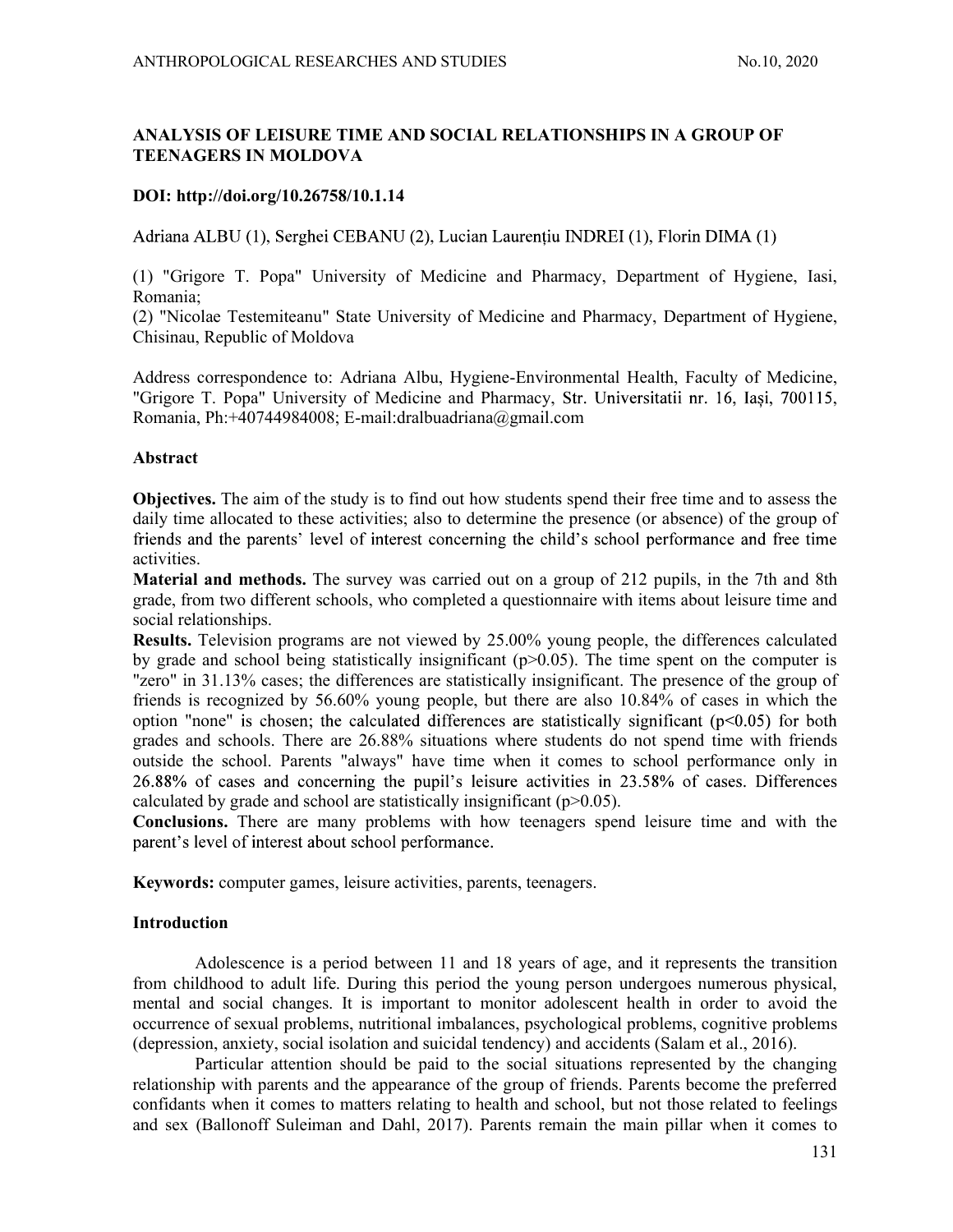school related issues, which requires close collaboration with teachers. Nowadays it is considered that the school should be closer to the community, and the relationship with the parents should be constant (Palmieri and Palma, 2017).

 The group of friends becomes more and more important. Students perform numerous group activities, they dress the same, have the same musical and literary tastes, have the same leisure activities and even the same eating habits (Gavăt, Albu and Petrariu, 2006). Particular attention should be paid to leisure activities, as young people turn to computer use and socialize on the internet. This type of socialization is often associated with the appearance of loneliness, depression, anxiety and aggressive behavior (Buonomo et al., 2015). Currently, even computer addiction is being described as an emergent issue, which could be as serious as drug addiction. It is also associated with the lack of real friends and the time spent with them. The peer group and curiosity may have a major role in the start of drug use, too (Baciu, 2017). Another issue that may arise is that of nutritional imbalances and the avoidance of specialist advice concerning this problem. It is preferable to young people to obtain information from the online space, a phenomenon that may favor the appearance of body image issues and the use of totally inappropriate diets (Arseniev-Koehler et al., 2016).

 The second preferred way of spending leisure time is represented by television programs. Adults spend most of their free time in front of the television, listening to music or meeting with their neighbors (Rada, 2017). With age, there is a 15% increase in the percentage of those who spend time with friends, neighbors and almost 20% of those who spend time in front of the television. In this context, young people will get the same habits as their parents or grandparents and risk becoming sedentary.

 Objectives of the study: knowing the time spent by young people in front of the television / computer screen and assessing the differences that occur between schools and grade; the presence of the group of friends and the time spent with them; parental interest in the child's school performance and leisure activities.

#### Material and methods

The study was carried out on a group of 212 pupils in the  $7<sup>th</sup>$  and  $8<sup>th</sup>$  grades, aged between 13 and 15 years. The group is comprised of 111 pupils from a National College in Pascani, Iasi County and 101 children from a General School in Dorohoi, Botosani County. These are pupils from two small towns, belonging to two counties in Moldova, Romania. These teenagers were given a questionnaire on leisure time and social relationships.

 Leisure time involved evaluating the time spent in front of the television (TV) and computer: "How many hours per day do you spend watching television programs? - using the computer?":

1. Zero 2. 30-60 min. 3. 2-3h 4. 4-5h.

The assessment of social relationships has been quantified using two basic elements represented by the group of friends and parents' interest level.

Friends group: How many true friends do you have?:

1. Zero 2. One 3. Two 4. Three or more.

In general, how many times per week do you go out with friends after school?:

1. Zero 2. 1 time 3. 2-3 times 4. 4-5 times 5. 6-7 times.

Do parents (at least one of them) help you with how you prepare your homework? organize your free time?

1. Always 2. Most of the time 3. Seldom 4. Never.

Interpretation of the results were done separately for the 7th and 8th grades and for the two schools (Pașcani and Dorohoi). The results were processed using the Pearson's chi-squared test.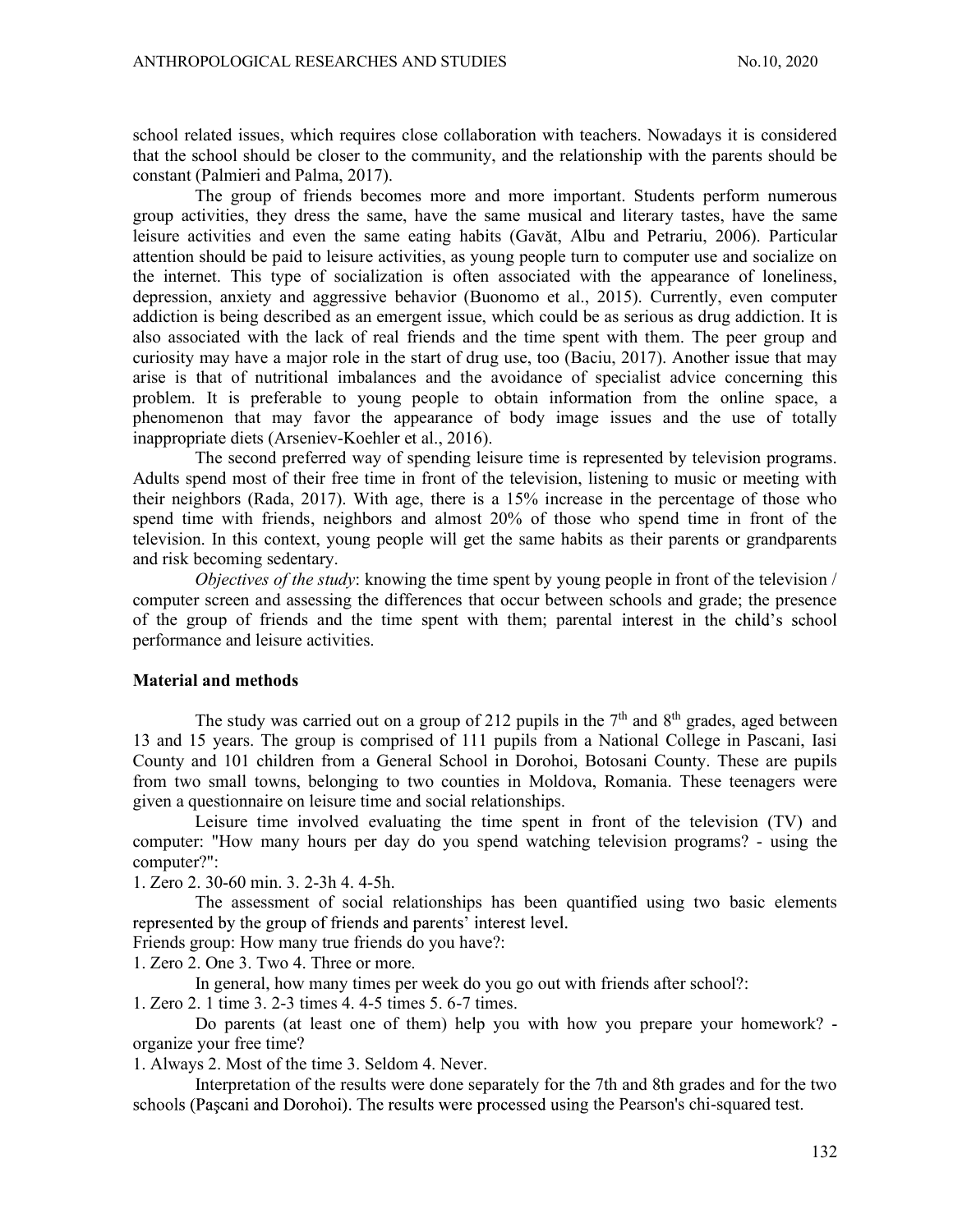## **Results**

The results are presented considering the two basic aspects of the study: leisure and social relationships.

At present, basic leisure activities include watching television programs and playing computer games.

In most cases, students watch television programs 30-60 minutes (37.73%) or 2-3 hours (30.66%) per day. There are 25.00% of young people who marked the "Zero" option (Table 1).

Differences calculated by school year are statically insignificant (p>0.05,  $f=3$ ,  $\chi^2=3.208$ ) and draw attention to the 8th graders who have to undertake the so called maturity exam. The differences calculated by school are also statistically insignificant (p>0.05,  $f=3$ ,  $\chi^2=2.747$ ) and show a tendency of young people from different counties for spending their free time in front of the TV or computer screen.

|            |             |                 | - -     |         |              |
|------------|-------------|-----------------|---------|---------|--------------|
|            | Grade       |                 | School  |         |              |
| Time       | $7th$ grade | $8th$ grade     | Pascani | Dorohoi | Total %      |
| Zero       | ∠∠          |                 |         | 30      | $53 - 25.00$ |
| 30-60 min. |             | $\gamma$ $\tau$ | 41      |         | $80 - 37.73$ |
| 2-3 hours  |             | 28              | 38      | $\sim$  | $65 - 30.66$ |
| 4-5 hours  |             |                 |         |         | $14 - 6.60$  |

Table 1. Daily time spent watching television programs

Another free-time activity preferred by young people is that of playing computer games. The situation is interesting because the dominant answer (31.13%) is "Zero" (Table 2).

| Time       | Grade |             | School |       |  | Total % |         |  |              |
|------------|-------|-------------|--------|-------|--|---------|---------|--|--------------|
|            |       | $7th$ grade | oth    | grade |  | Pascani | Dorohoi |  |              |
| Zero       |       | 30          | 36     |       |  |         |         |  | $66 - 31.13$ |
| 30-60 min. |       | 39          | 26     |       |  |         |         |  | $65 - 30.66$ |
| 2-3 hours  |       |             | 24     |       |  |         | 24      |  | $56 - 26.41$ |
| 4-5 hours  |       |             | 10     |       |  |         |         |  | $25 - 11.79$ |

Table 2. Daily time spent on the computer

Differences calculated by grades are statistically insignificant (p>0.05,  $f=3$ ,  $\chi^2=5.912$ ), as well as those calculated by school ( $p>0.05$ ,  $f=3$ ,  $\chi^2=1.436$ ).<br>The second aspect to be observed is that of the presence of the group of friends and the

relationship between the child and the parents. In the studied group the answer "three or more" (friends) is seen in 56.60% of cases. Our attention is drawn to the 10.84% of pupils who marked the "Zero" option (Table 3).

| Friends                          | Zero                    | One   | Two   | Three or more |  |  |  |  |
|----------------------------------|-------------------------|-------|-------|---------------|--|--|--|--|
|                                  | Results based on grade  |       |       |               |  |  |  |  |
| $7^{\overline{\text{th}}}$ grade |                         |       | ◢     |               |  |  |  |  |
| $8th$ grade                      |                         |       |       |               |  |  |  |  |
| Total                            |                         |       | 42    | 120           |  |  |  |  |
| $\frac{0}{0}$                    | 10.84                   | 12.73 | 19.81 | 56.60         |  |  |  |  |
|                                  | Results based on school |       |       |               |  |  |  |  |
| Pașcani                          |                         |       | 29    |               |  |  |  |  |
| Dorohoi                          |                         | 10    |       | 63            |  |  |  |  |

Table 3. The presence of the group of friends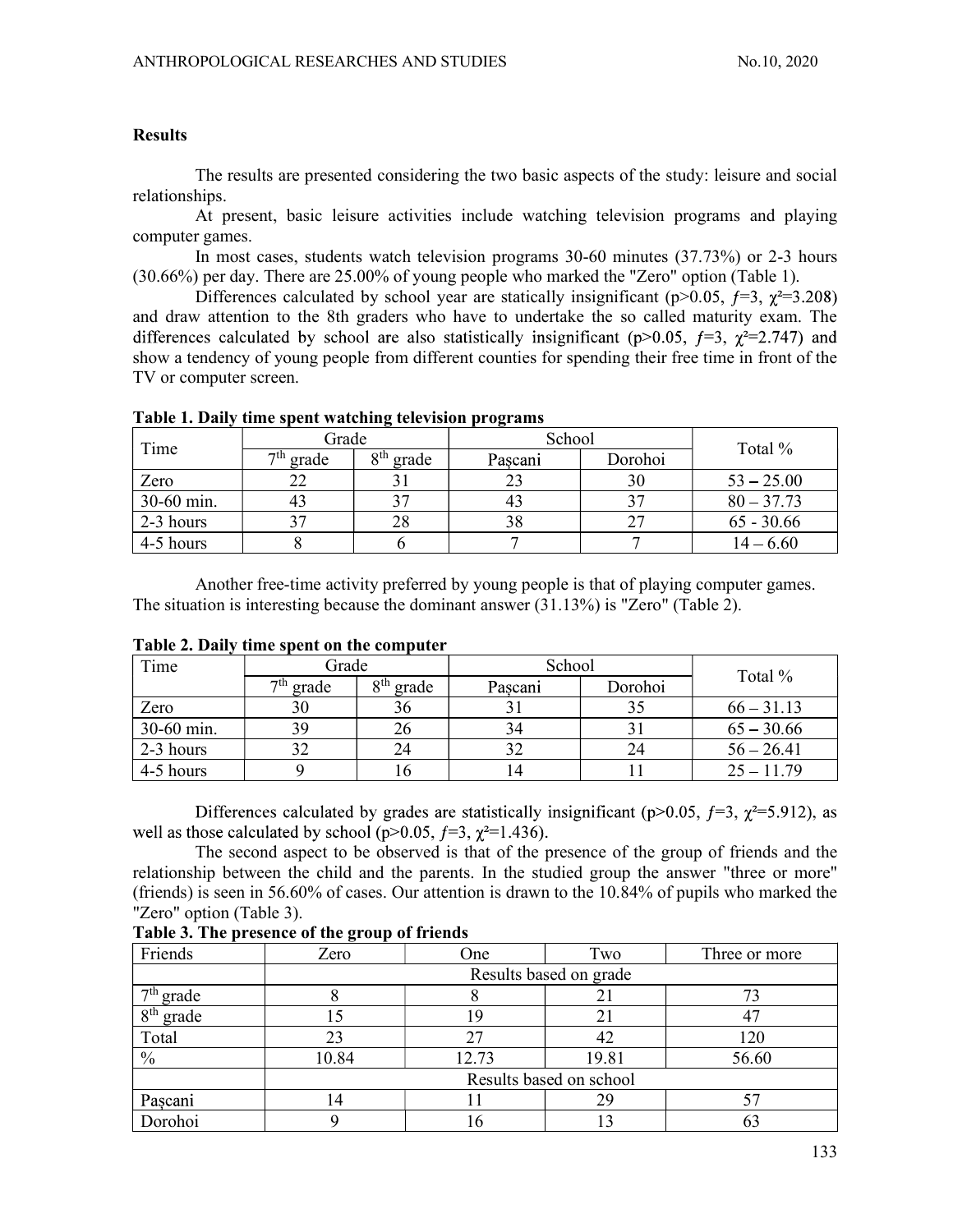The calculated differences based on school year are statistically significant ( $p<0.01 f=3$ ,  $\gamma^2$ =12,505) and underlines the situation of the 8th grade students where the group of friends becomes less important.

Concerning schools, the differences are statistically significant ( $p<0.05$   $f=3$ ,  $\chi^2=7.962$ ) and draw attention to the students in Pascani where the group of friends is present, but there are more young people who chose the "two friends" or the "Zero" option. The presence of friends involves time spent with them outside of school. Unfortunately, 26.88% of negative responses appear (Table 4).

| Times<br>per  | Zero  | l time                  | 2-3 times              | 4-5 times | 6-7 times |  |  |  |
|---------------|-------|-------------------------|------------------------|-----------|-----------|--|--|--|
| week          |       |                         | Results based on grade |           |           |  |  |  |
| $7th$ grade   | 24    | 30                      |                        |           | ıо        |  |  |  |
| $8th$ grade   | 33    | 23                      | 33                     |           |           |  |  |  |
| Total         | 57    | 53                      | 68                     |           | 21        |  |  |  |
| $\frac{0}{0}$ | 26.88 | 25.00                   | 32.07                  | 6.13      | 9.90      |  |  |  |
|               |       | Results based on school |                        |           |           |  |  |  |
| Pașcani       | 24    | 20                      | 43                     | 10        |           |  |  |  |
| Dorohoi       | 33    | 33                      |                        |           |           |  |  |  |

Table 4. Time spent socializing with friends outside of school

The calculated differences based on grade are statistically insignificant ( $p>0.05$ ,  $f=4$ ,  $\gamma^2$ =8.528). When looking at schools, the calculated differences are statistically significant (p<0.01  $f=4$ ,  $\chi^2=15.060$ ) and highlight the increased frequency of negative responses from teenagers in Dorohoi.

Only 26.88% of teenagers chose the "always" answer related to parents' interest level. There are 36.32% of "most of the time" responses. Practically in over 60% of cases, the parents check their child's work. Our attention is drawn to the over one-third of the young people who chose the "rarely" or "never" answers (Table 5).

|                     | Grade       |             | School  |         | Total %      |  |
|---------------------|-------------|-------------|---------|---------|--------------|--|
| Interest level      | $7th$ grade | $8th$ grade | Pascani | Dorohoi |              |  |
| Always              |             | 20          |         |         | $57 - 26.88$ |  |
| Most of the<br>time | 39          | 38          | 43      | 34      | $77 - 36.32$ |  |
| Rarely              |             | 34          | 28      |         | $60 - 28.30$ |  |
| Never               |             | 10          |         | 10      | $18 - 8.49$  |  |

Table 5. Parents' level of interest concerning school performance

Differences calculated based on grade are statistically insignificant ( $p > 0.05$ ,  $f = 3$ ,  $\chi^2$ =6.200), a worrying result for the students in the 8th grade. The differences when looking at schools are also insignificant statistically ( $p>0.05$ ,  $f=3$   $\chi^2=1.927$ ).

The leisure activities of the young people are rarely monitored in some families. There are 29.24% of "rarely" answers and 8.96% of "never" answers. Practically, one third of surveyed students are not being supervised in their spare time (Table 6).

| Interest level                  | Alwavs                 | Most of the time | Rarely | Never |  |  |  |
|---------------------------------|------------------------|------------------|--------|-------|--|--|--|
|                                 | Results based on grade |                  |        |       |  |  |  |
| $\tau$ <sup>th</sup> grade      |                        |                  | ററ     |       |  |  |  |
| <b>Qth</b><br>grade<br>$\Omega$ |                        | 40               | ◡      |       |  |  |  |

Table 6. Parental preoccupation for leisure activities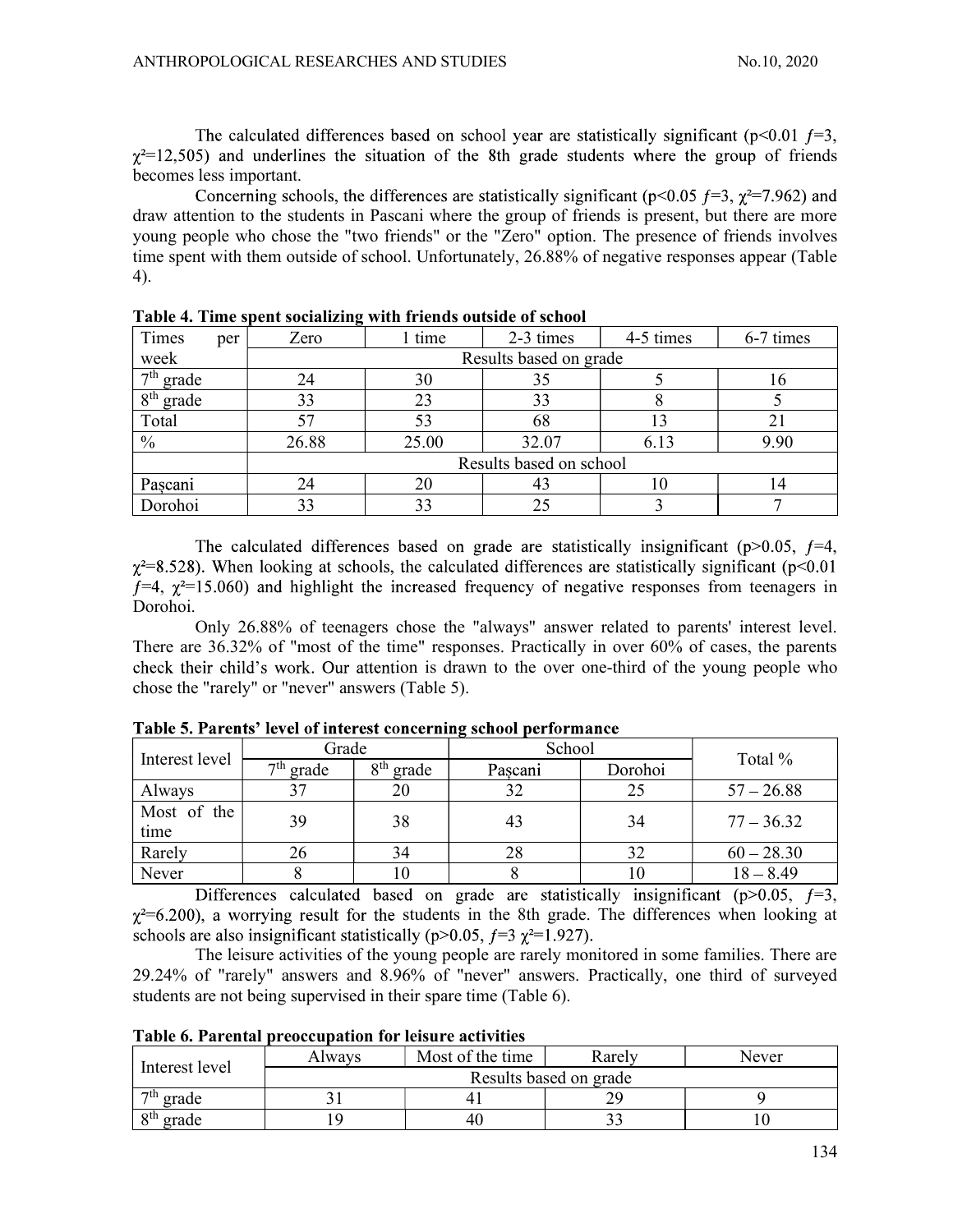| Interest level | Always                 | Most of the time        | Rarely | Never |  |  |  |  |
|----------------|------------------------|-------------------------|--------|-------|--|--|--|--|
|                | Results based on grade |                         |        |       |  |  |  |  |
| Total          | 50                     | $\mathbf{O}$            | 02     |       |  |  |  |  |
| $\%$           | 23.58                  | 38.20                   | 29.24  | 8.96  |  |  |  |  |
|                |                        | Results based on school |        |       |  |  |  |  |
| Pascani        | 30                     | 42                      |        |       |  |  |  |  |
| Dorohoi        | 20                     |                         | ر ر    |       |  |  |  |  |

Differences calculated by grade are statistically insignificant (p>0.05,  $f=3$ ,  $\gamma^2=2.972$ ), as well as those based on the school ( $p>0.05$ ,  $f=3$ ,  $\chi^2=2.069$ ).

## **Discussions**

There were addressed two essential aspects, that of leisure time and social relationships. Spare time is mostly spent watching television programs and on the computer. In the study, there are 25.00% of the negative answers related to the time spent in front of the TV screen. In a study carried out on teenagers in Iasi we observed the presence of 22.78% of such answers (Albu et al., 2016). There are 22.61% negative answers from the students in the technical colleges in the Moldavian area, which shows a declining interest for viewing TV programs (Albu, Dima and Bădăluță, 2018).

Instead, the computer becomes more and more important to teenagers. There are 31.13% negative responses in the studied group, while in the Iasi adolescents study, their frequency drops to 11.81%. It is an unusual answer considering that generally, students tend to spend a lot of time on the computer.

At the technical colleges in Bacau and Suceava, the percentage of negative responses increases to 32.16% and show the existence of different situations, probably related to the type of high school.

In a study carried out on adolescents in Zagreb, there were 72.66% cases of daily computer use, social networking (29.09%), computer games (25.14%), Internet browsing (20.76%), studying (14.32%) (Lazic, Pavlina and Belovic, 2017). Adolescent studies in the Republic of Moldova highlight the presence of 27% of students who use the computer daily, especially for Internet browsing and games (Croitoru, 2015).

In this study, there are 11.79% of students using the computer daily for 4-5 hours, while in the Zagreb group this percentage is 14% and in the Republic of Moldova 14.6%. It is a strange result which should be carefully studied to better understand the interests and concerns of the young people in the studied group. Usually, the time spent in front of the computer is associated with the emergence of online relationships and the tendency to reduce real life relationships with friends. In this context, it is important to evaluate social relationships and especially the existence of the group of friends.

At the ages of 13-15 years, the group of friends is very important, everything is done in groups, and the exclusion from such a group may have the consequences of a real tragedy.

The presence of the group of friends in adolescent life is an essential element for normal social development. We must not overlook the 10.84% of negative responses. A 4.52% negative response rate appears in another high school adolescent study (10<sup>th</sup> and 11<sup>th</sup> grade) (Albu et al., 2018). In the current study, the percentage of adolescents with no friends is higher, which is concerning. There are also 26.88% of young people who do not spend time with their friends outside the school. These are situations that need to be known in order to properly intervene when social isolation occurs. In the high school adolescents study, in grades 10 and 11, the percentage was 22.62%, thus being similar. In Japanese adolescents, at the age of 13, 22.8% of boys and 25.8% of girls show a preference for solitude and there are 20.4% of boys and 11.8% of girls in a situation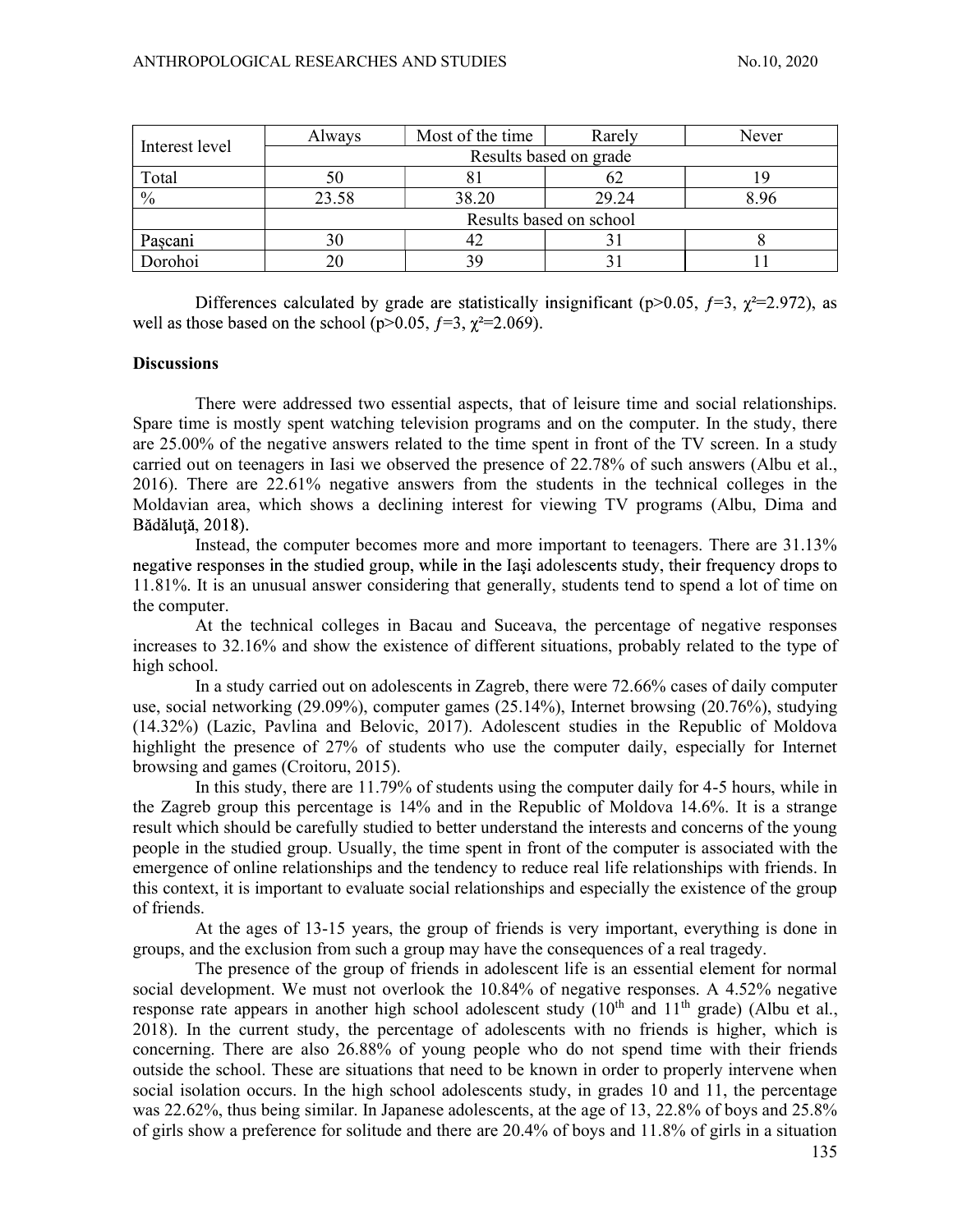of social isolation (Endo et al., 2017).

Parents must still help their children to prepare homework assignments and help organize their free time. Unfortunately, many problems arise because they are often very busy and get home tired from work. Parents are rarely interested in students' school performance in 28.30% of cases or "never" in 8.49% of cases. The modest level of interest that parents show is often associated with the idea that it is only the school's and teacher's obligation and responsibility to solve problems related to teaching children.

When looking at leisure time, 29.24% of "rarely" answers appear and 18.96% of "never" answers. Spare time cannot be the concern of the teaching staff, being entirely the responsibility of the parents. In high school adolescents, the situation is worse because 41.17% of "rarely" responses appear and 26.69% of "never" responses. Also, concerning spare time activities there are 38.00% of "rarely" answers and 20.36% "never" answers. Lack of family supervision (often) is associated with behavioral problems such as smoking (4.8%), alcohol use (16.00%), antisocial behavior (28.2%), and behavioral difficulties (19.6%) (Zilanawala, Sacker and Kelly, 2017). Harmonious family relationships, parents' involvement in education by enforcing rules and supervising leisure were factors that determined the participants to not use illegal drugs (Baciu, 2019).

Regarding the limitations of this study, it can be noticed that the sample includes pupils from two small towns in the counties of Moldova. It would be necessary to extend the study to other parts of the country, which would allow for a better overall picture. Unfortunately, such studies in our country are few and the discussions and interpretation of the results were done with the help of research carried out in the area of Moldova.

#### **Conclusions**

In the questioned teenagers, time spent in front of the TV screen is modest, as is the interest for computer games. Few young people sit in front of the TV or computer for a period of 4- 5 hours per day. The presence of the group of friends is recognized by most adolescents, but the time spent outside the school with them is nonexistent in over 25% of cases. There is a tendency for social isolation, which is worrying. The most difficult problem is related to the modest preoccupation of parents for school performance and leisure activities. These are pupils in  $7<sup>th</sup>$  and 8<sup>th</sup> grades who still need to be supervised and guided, but parents have no time for this aspect of the child's life. In this context, unwanted behaviors associated with the risk of loss of interest in school activities may occur.

Such studies are important because they enable teachers, school psychologists, physicians and even parents to focus on problematic aspects of the child's behavior.

#### Acknowledgements

A summary of this paper was presented at International Conference: Individual, family, society - contemporary challenges, 3rd edition, 9 to 10 October 2019, Bucharest, Romania, and published in the journal Studii și Cercetări de Antropologie, No. 6/2019.

## **References**

- 1. Albu, A., Hodorcă, R.M., Onose, I., Negrea, M. and Crăcană I., 2016. The evaluation of the scholar fatigue phenomen and some causative factors in a group of teenagers from Iasi. Global Journal of sociology: Current Issues, 6(2), pp. 44-49.
- 2. Albu, A., Dima, F. and Bădăluță, A., 2018. School fatigue and the factors that influence it. LUMEN Proceedings, 4, CATES 2017, pp. 9-18.